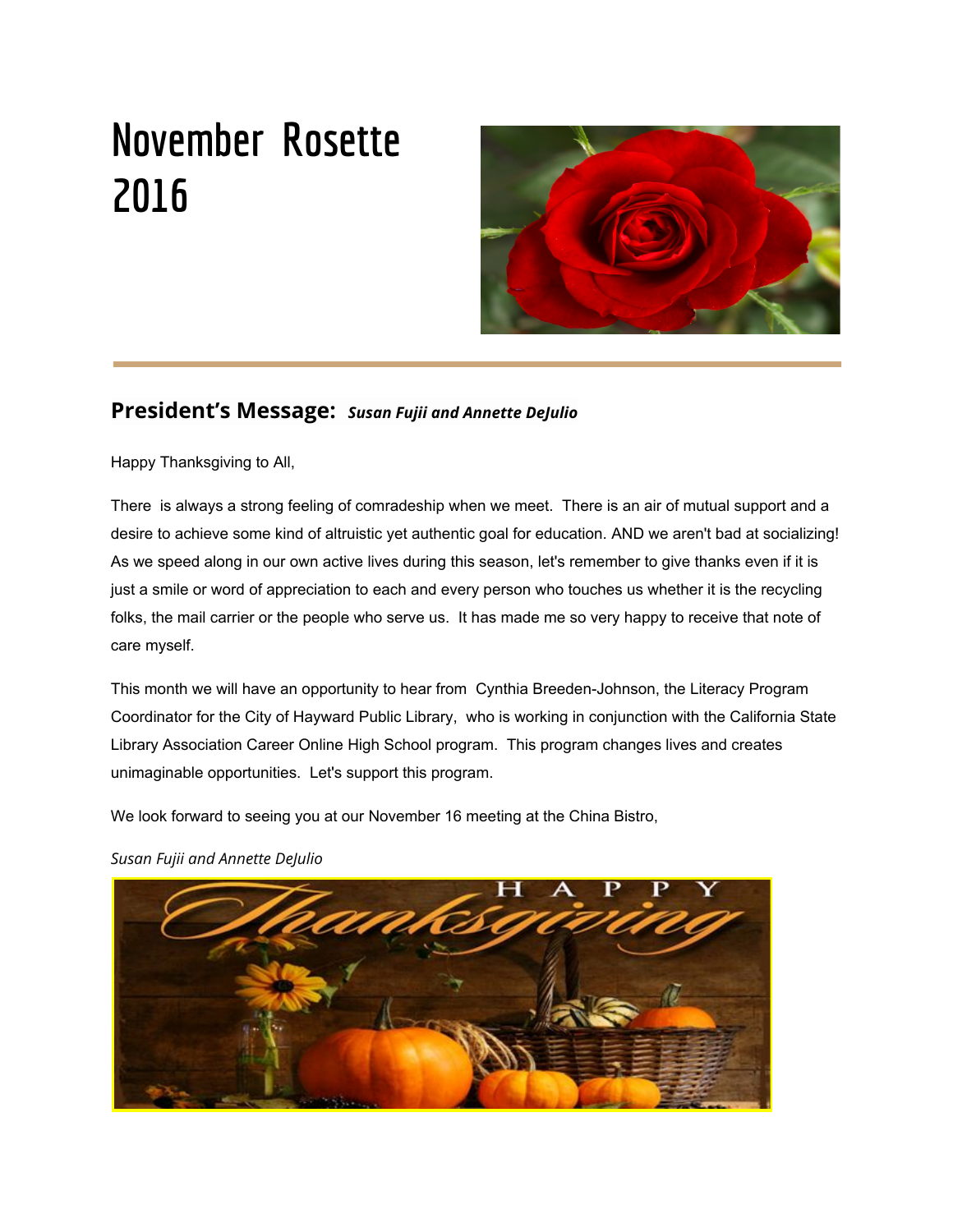

# **Alpha Omega Chapter, Delta Kappa Gamma**

# **Alpha Omega Chapter, Delta Kappa Gamma Meeting/October 25, 2016/Minutes**

**Present:** Marilyn Baker-Madsen, Karin Bercovitz, Peggy Collett, Rosemary Coyne, Janie Dobbs, Noreen Dolyniuk, Susan Fujii, Elisabeth Gieger, Donna Goldenstein, Jennifer Gonsalves, Mary

Ann Gonsalves, Jean Groth, Jeanne Lycett, Joanne Malta-Weingard, Emilia Martins, Nonnie Moore, Laura Orabi, Nancy Wales, Rosella Wick-Lesher, Virginia Williamson

**Guests:** Ruby Goodall, Emma Ochsner, Nancy Ogden, Peggy Stenson

**Call to Order.** The meeting was called to order by Co-President, Susan Fujii, who advised that Co-President, Annette DeJulio, was unable to attend the meeting due to illness.

**Welcome Members and Guests.** Co-President, Susan Fujii, extended a warm welcome to members and guests, with a special welcome to Rosella Wick-Lesher. Susan noted a change in the usual order of the meeting was made to accommodate our guest speaker. Jennifer Gonsalves introduced, Suzanne Barba, from the League of Women Voters, who gave a presentation on the 17 State Propositions on the November 8, 2016 Ballot.

**Approval of Minutes.** It was moved by Nancy Wales and seconded by Jean Groth to approve the minutes as presented. The motion passed.

Treasurer's Report. Co-Treasurer, Nonnie Moore, directed attention to the Treasurer's Report for October 2016 distributed at the beginning of the meeting and noted that the Report was developed to meet the Rosette deadline. Since that time, dues have been paid which brings the total down to \$5,000. It was moved by Marilyn Baker-Madsen and seconded by Virginia Williamson to accept the Treasurer's Report for October as presented. The motion passed. Presentation to Monica Rock. The presentation to Past President, Monica Rock, will be deferred to a meeting when she is in attendance.

**Honor Working Teachers.** Gifts were presented to Laura Orabi in honor of her continued service to make education a force for excellence.

**Correspondence.** Corresponding Secretary, Karin Bercovitz, read letters from Marsha Riley, Rosella Wick-Lesher and Mary Kincaid.

**Old Business.** No items were offered.

#### **New Business:**

**Sign-up for Committees** – Jean Groth is contacting members to sign-up for committees. It was noted that the group decided not to fill two officer positions and do the work of these positions in committees. We all need to serve on a committee to make this work.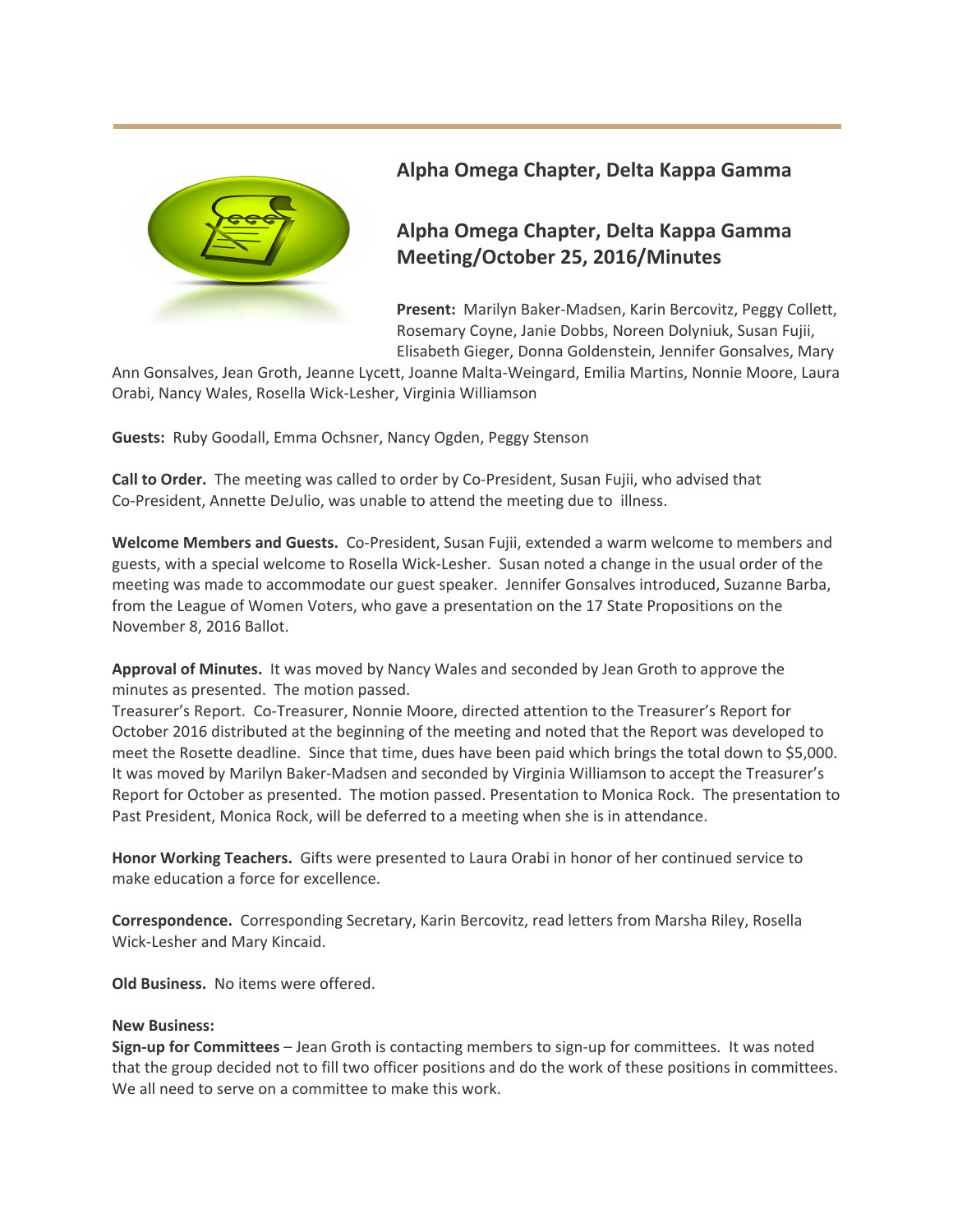**Location for Holiday Party** – Co-President, Susan Fujii, invited volunteers to host the holiday party.

**CALICO** - Donna Goldenstein asked members if they would be interested in providing presents for Calico Kids as we did last year. There was general agreement to do this.

**Scholarship Committee Report** – this item will be carried forward to the November agenda.

#### **Next Meeting: Wednesday, November 16, 2016, 5:00pm at China Bistro.**

**Meeting Dates:** November 16, December TBD, January 17, February 8 (joint meeting with Zeta Zeta), March Virtual, April 25, May 17.

**Adjournment.** The meeting was adjourned by Co-President, Susan Fujii.

Respectfully Submitted, *Marilyn Baker-Madsen Recording Secretary*



A huge thank you to Suzanne Barba, from the League of Women Voters who gave an outstanding presentation on the 17 State Propositions on the November 8, 2016 Ballot.



**NOVEMBER MEETING: We will be meeting at China Experience on Wednesday, November 16th at 5:00 pm. Cost: \$25. Click on the link below to RSVP. Deadline is Monday, 11/14/16.**

# **[https://docs.google.com/forms/d/e/1FAIpQLSfVqec-FgXZt7u6RAW5Cs](https://docs.google.com/forms/d/e/1FAIpQLSfVqec-FgXZt7u6RAW5Cs2wRx2DsBXInKPQMQ4voY2Oie5BTg/viewform) [2wRx2DsBXInKPQMQ4voY2Oie5BTg/viewform](https://docs.google.com/forms/d/e/1FAIpQLSfVqec-FgXZt7u6RAW5Cs2wRx2DsBXInKPQMQ4voY2Oie5BTg/viewform)**

**Cynthia Breeden-Johnson, Literacy Program Coordinator for the City of Hayward Public Library will speak to us about the new joint venture with the California State Library Association: Career Online High School.**

**I'm hoping our group finds this a worthy cause for support. We could sponsor one student for \$1,095. For more information you can Google.**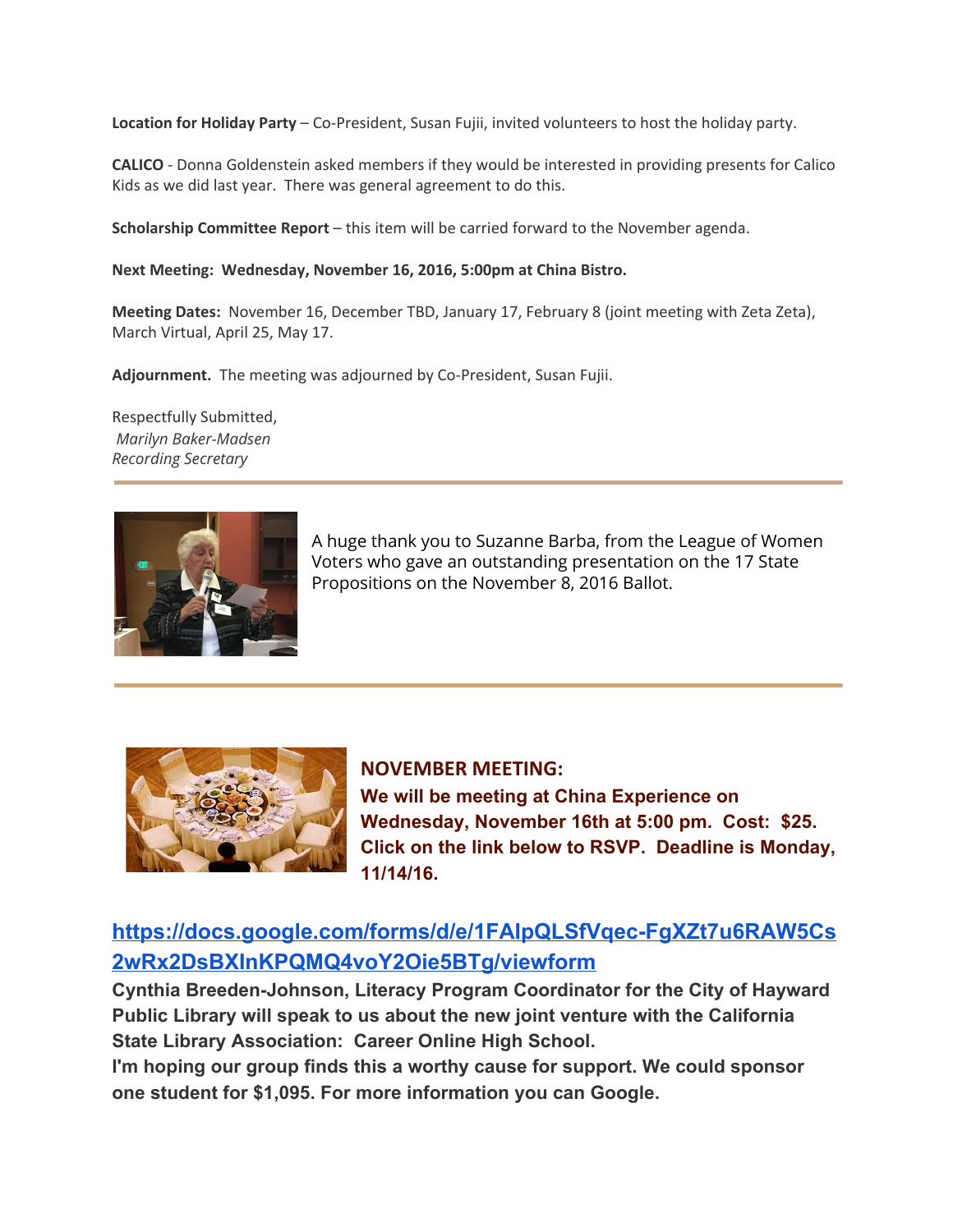

**Treasurer's Report**

| Beginning Balance 9/1/16                                                                                                                                                                     | \$8149.34                                     |
|----------------------------------------------------------------------------------------------------------------------------------------------------------------------------------------------|-----------------------------------------------|
| Expenditures:<br>Chef's Experience-25 dinners (3 quests)<br>Dues to Chi State (31 x $$64, 8 \times $30, 39 \times $3)$<br>Dues to Area III $(31 \times $2.75)$<br>Insurance $(39 \times $1)$ | \$550.00<br>\$2341,00<br>\$<br>85.25<br>39.00 |
| Total Expenditures                                                                                                                                                                           | \$3015.25                                     |
| Receipts<br>Dues<br>Dinners 21 dinners<br>Decorations<br><b>Total Receipts</b>                                                                                                               | \$227.00<br>\$525.00<br>\$35.00<br>\$787.00   |
| Ending Balance - 11/07/16                                                                                                                                                                    | \$5916.29                                     |
|                                                                                                                                                                                              |                                               |

Respectfully submitted, Nonnie Moore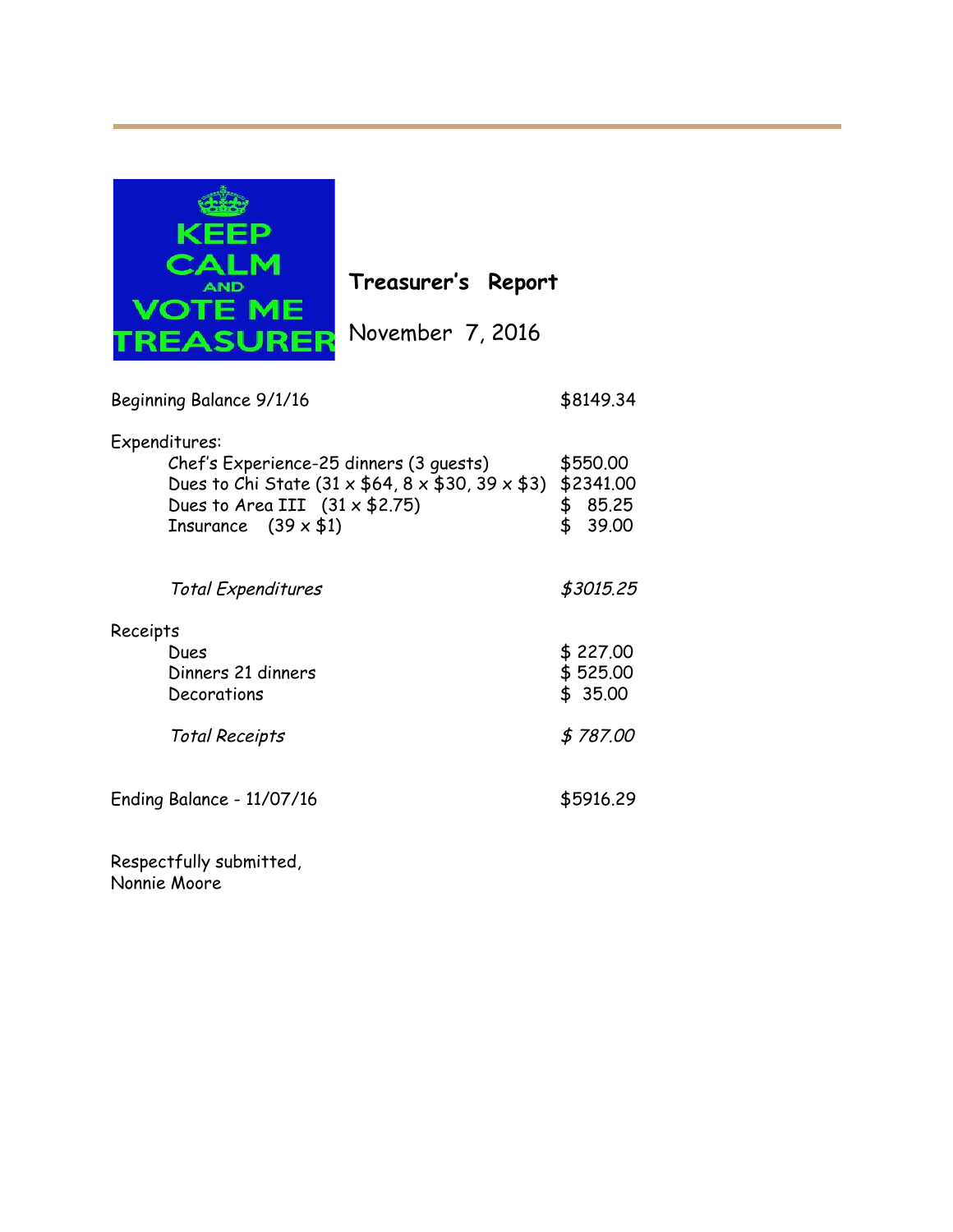

# **Legislative News**

Propositions 52, 55, 58, placed on November 8's ballot passed overwhelmingly in California. What do these propositions mean for education? Proposition 52 supports the more than half of all medi-cal users;

children. This will ensure they are able to come to school ready to learn. These federal funds will be used specifically for medical and will free up state funding for other important programs. In Alameda county alone 169,006 children are covered by medi-cal. Because this Prop was passed, \$3,685,768,284 helps maintain billions of dollars in funding to support health for low-income children as well as seniors. Proposition 55 protects critical funding for education and keep vital services intact. Voters did not want to return to the days of teacher layoffs, larger classes and skyrocketing tuition, or see cuts to other important services. California's schools are still recovering from the cuts made during the recession. Proposition 55 will allow the state to improve access to healthcare for low-income children and invest in its Rainy Day Fund. This is especially important for the nearly 7 million children who rely on Medi-Cal for their health care needs. Children have the best chance of succeeding in school when they are healthy and ready to learn.

Proposition 58 also known as the LEARN initiative helps students learn English as quickly as possible and helps those second language learners to master a second language. Its proven that programs taught in more than one language achieve higher levels of academic success. This gives parents more say in what programs they want their children to participate in. Previously, Prop 227 restricted the instructional methods school districts could use to teach English and it limited English only students the chance to participate in language immersion programs. Prop 58 restores local control to the schools and gives parents more of a voice. It also give English only students a chance to learn a second language. One last thought: Education seems to finally be a top priority for California.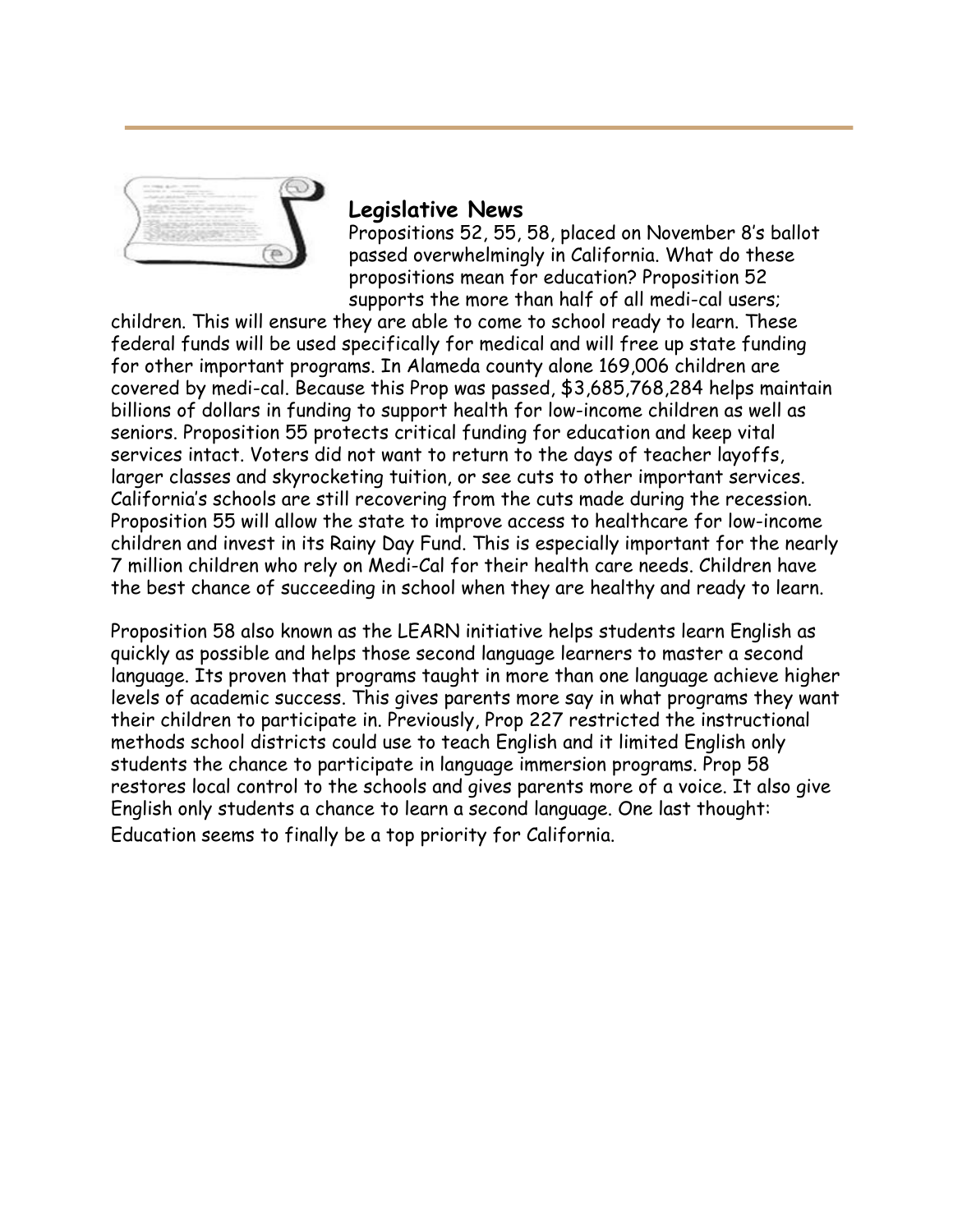

### Book Notes

By Marilyn Baker-Madsen

Favorite Authors: As booksellers, we are fortunate to receive Advanced Reader copies of forthcoming books. This past year I read advanced copies of books of two of my favorite authors. These two authors have many things in common. There is storytelling magic in the hands of these authors. Both take a slender thread of historical fact and weave it into stories that come magnificently alive. These authors are consummate

researchers who create stunningly original novels. Their stories are humorous and heartbreaking, poignant and unvarnished, with hope hovering through the darkest moments. Strong characters, especially female characters, are so tangible that the reader feels their every emotion. These are astounding literary and significant authors of our time. Geraldine Brooks and Chris Cleave tell stories with breathtaking emotional insight.

Chris Cleave makes a departure by psychologically forcing us to step outside of our comfort zones to let the world in and embrace our own and others humanity. He weaves history and a love story with humor and heartbreak through vast sweeps of World War II, in Everyone Brave is Forgiven. It is the story of a young British socialite and her departure from a blueblood political family to support the war effort, her relationships with her friend, two men she falls in love with and a young black American boy. This book is an extensive epic with unforgettable characters, cultural insights, and indelible scenes that are both heartbreaking and hopeful. The promotional materials for this book tell us if you like All the Light We Cannot See (Anthony Doerr) and Nightingale (Kristin Hannah) you will find Everyone Brave is Forgiven your next beloved book.

The story of Little Bee (#1 New York Times Bestseller) springs from the unspeakable atrocities that occur in the African oil exploration and exploitation. From a Nigerian beach to upper class London, this harrowing and heartwarming story full of poignancy and grace grips the reader from the first lines that Little Bee speaks as the story opens. Cleave leads his readers to a deep understanding of ethical and personal accountability. It is a disservice to give away the powerful conclusion to this book in whose darkest moments come a searing ray of hope.

Gold is the story of Zoe, Kate and Jack who are competitors in Olympic speed cycling and Sophie, the daughter of Kate and Jack who is battling cancer. In this story, readers wade through the shifting sands of ambition, loyalty and love as the adult characters grapple with these emotions. I have not read Cleave's debut novel, Incendiary.

I was late to discover Geraldine Brooks; however, when I did, I jumped on the bandwagon hook, line and sinker! When the Advanced Reader for The Secret Chord came to The Book Shop, I was thrilled. I am not a Bible scholar, but I didn't need to be as the author tells the story of the life of King David through